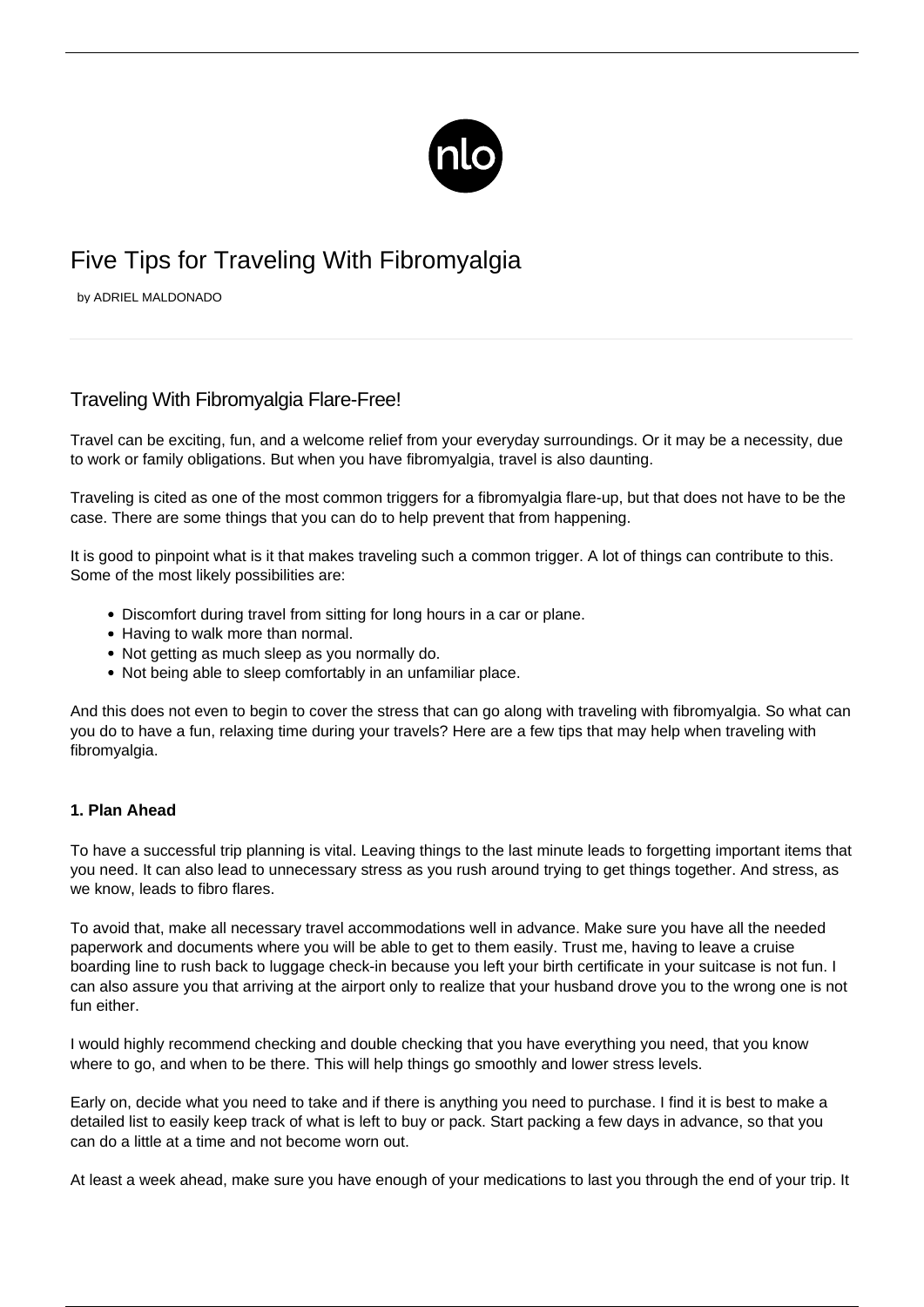may also be a good idea to check with your doctor to make sure you are healthy enough for travel or if they have any recommendations for you.

# **2. Check Airline Accommodations**

If you are using a wheelchair, whether you are normally in one or feel that it may be necessary for the trip, check with the airline, car rental company, and hotel for special accommodations.

Even if you aren't using a wheelchair there still may be special arrangements that can be made to make you more comfortable during the journey. Many airlines will offer to have someone help you with boarding and getting to any connecting flights.

But once again, [travel planning](https://travel-wise.com/planning-a-trip/) is important, as some airlines may require advance notice if assistance is needed.

Next page: Three more tips for traveling with fibromyalgia flare-free!

### **3. Pack All Necessities**

So this may seem obvious, but it's the obvious things that usually fall through the cracks. Make sure you have all of your medications, vitamins, and supplements. Bring extra pain medicine in case it is needed. Remember to have all of these where you can get to them quickly and easily.

Pack your heating pad/bottle. Pack any creams, ointments, or lotions you normally use to help with pain or to relax. If there is a special pillow or blanket that makes you comfortable, bring it. Bring music that relaxes you or makes you happy. If you like to read bring a good book that you can enjoy during your travels.

The goal is to enjoy yourself as much as possible, so if there is anything that will make that happen, bring it! It's also good to pack a few healthy snacks and bottled water, you never know when they may be needed.

### **4. Stick to Your Normal Schedule as Much as Possible**

This is a can be difficult to do, but if you stick somewhat close to your normal schedule of sleep and medication this will help you to enjoy your travel experience more. Eat when you need to and drink plenty of water. If you normally drink herbal tea, then make sure you continue to do that throughout your travels.

One of the fun things about traveling is eating things you might not normally, but use caution. Eating too much of trigger foods can lead to a flare, as can alcoholic beverages, so make sure to take a balanced approach to what you eat and drink.

### **5. Be Flexible**

Does this contradict number 4? No. When I say be flexible I am referring to your expectations as to what all you will do during your trip. Don't try to plan activities for all day every day. Pick a few things you would like to do and then do them as you can. Make time to rest at regular intervals, even if you feel you don't need to at the time. Doing this can help to prevent a flare from occurring.

If you are traveling with other people, it is best to make sure they know what to expect from you well in advance. I can speak with personal experience – when the person you are with wants to go, go, go and you can't, and they are obviously disappointed, it can be frustrating for everyone involved.

It would be wise to sit down and discuss what you need and want to do, and make sure they are okay with taking things slowly or occasionally doing things without you. It may even be a good idea to make a list of what you want to do together and then be sure to plan these things early in the trip or for a time you will be more likely to feel